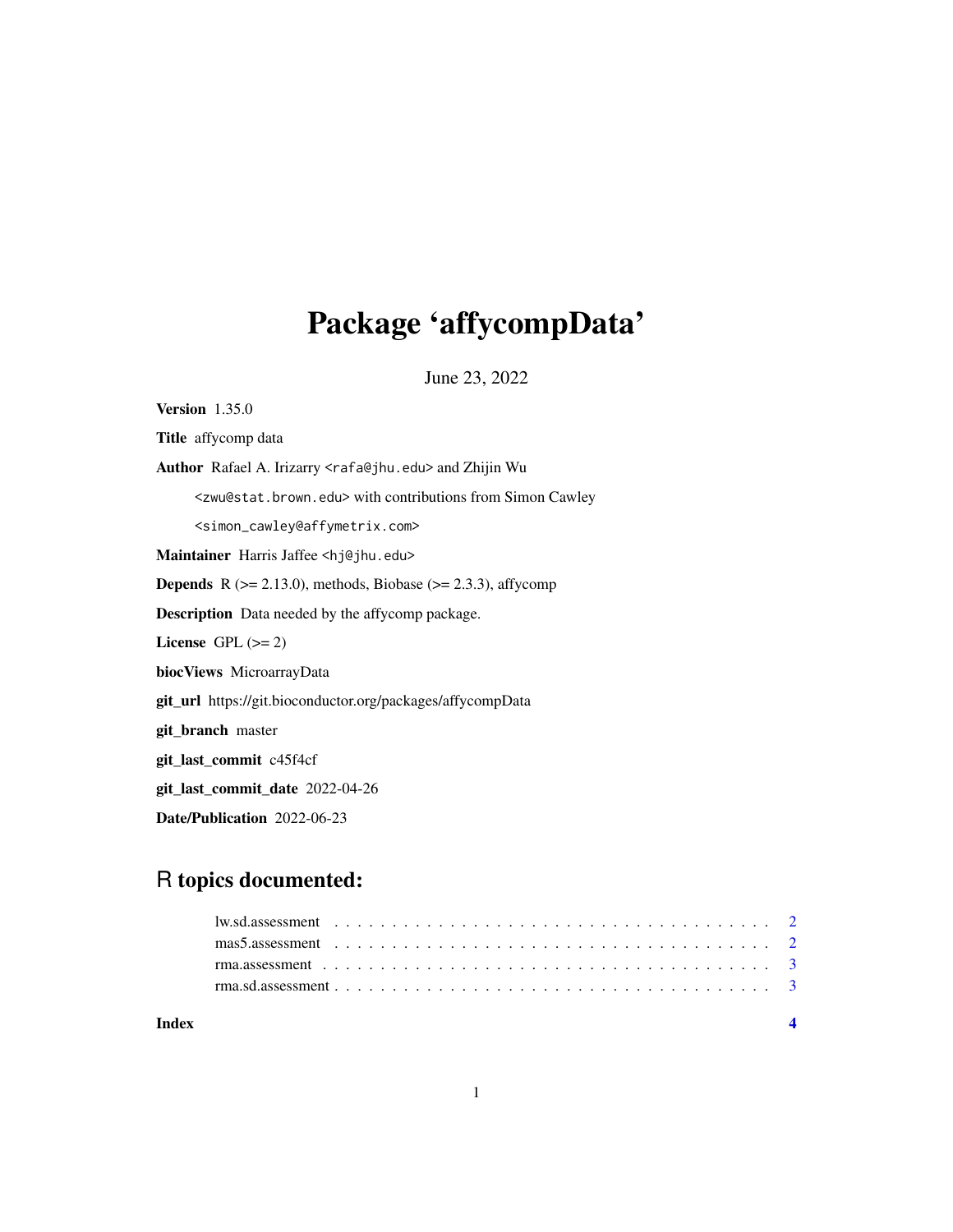<span id="page-1-0"></span>

# Description

The Dilution files were processed with the dChip package (using PM-only), and then the function [assessSD](#page-0-0) from the affycomp package was applied.

#### Usage

data(lw.sd.assessment)

# Format

A list.

mas5.assessment *Examples of the result of assessments*

# Description

The Dilution and both (HGU95 and HGU133) types of Spike-in data were processed with Affymetrix MAS 5.0 software, yielding three "MAS 5.0" [ExpressionSet'](#page-0-0)s. (These are available, in csv-format, at <http://affycomp.jhsph.edu/AFFY2/rafa@jhu.edu/030424.1033/>.) Then various assessment functions from the affycomp package (most recently, version 1.28.0) were applied. mas5. assessment resulted from [assessAll](#page-0-0) on Dilution and HGU95; mas5.assessment.133 from [assessSpikeIn](#page-0-0) on HGU133; mas5.assessment2 from [assessSpikeIn2](#page-0-0) on HGU95; and mas5.assessment2.133 from [assessSpikeIn2](#page-0-0) on HGU133.

#### Usage

```
data(mas5.assessment)
data(mas5.assessment.133)
data(mas5.assessment2)
data(mas5.assessment2.133)
```
# Format

A list of list.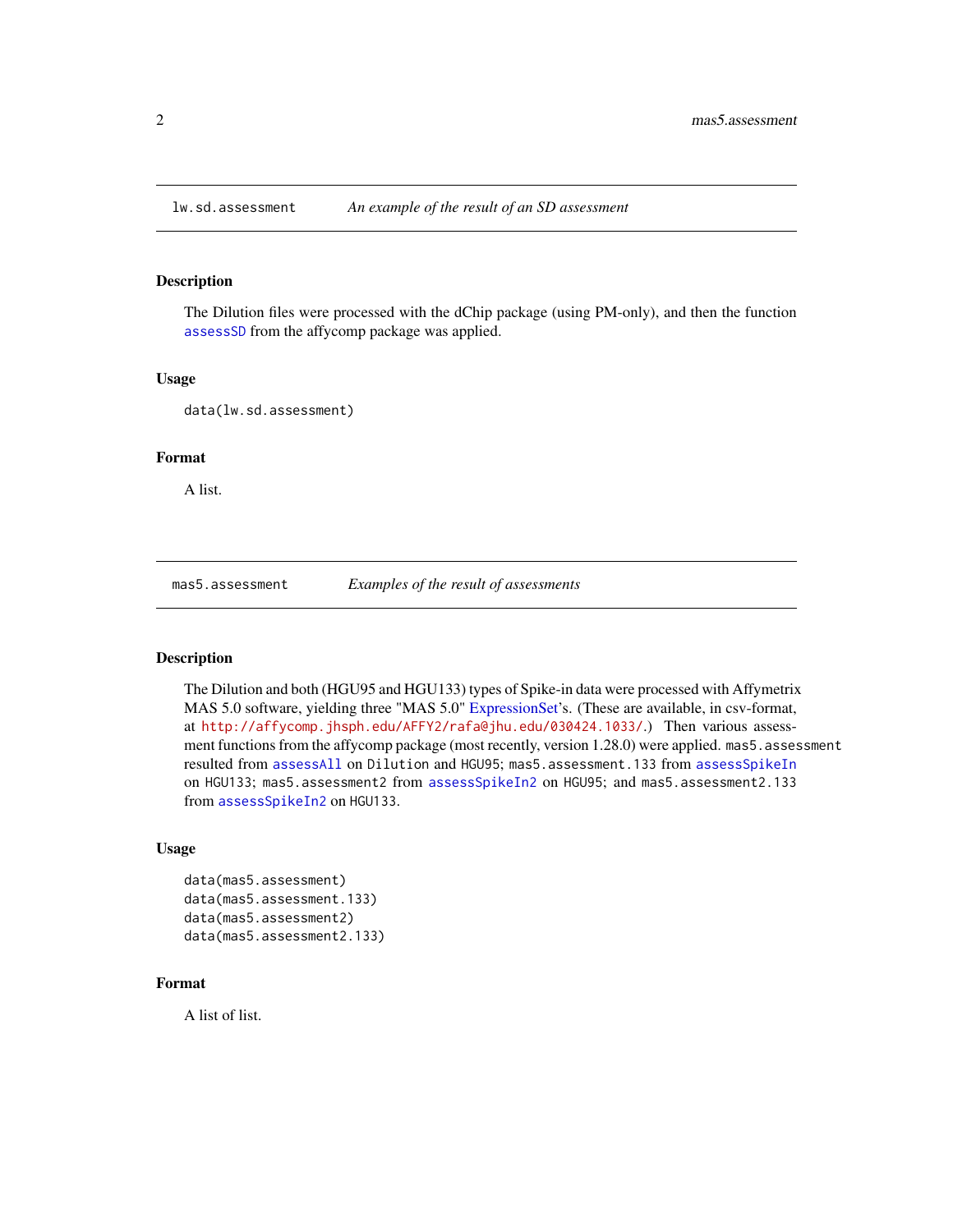<span id="page-2-0"></span>

#### Description

The Dilution and both (HGU95 and HGU133) types of Spike-in data were processed with the (version 1.0) function [rma](#page-0-0), yielding three "RMA" [ExpressionSet'](#page-0-0)s. (These are available, in csvformat, at <http://affycomp.jhsph.edu/AFFY2/rafa@jhu.edu/030429.1332/>.) Then various assessment functions from the affycomp package (most recently, version 1.28.0) were applied. rma.assessment resulted from [assessAll](#page-0-0) on Dilution and HGU95; rma.assessment.133 from [assessSpikeIn](#page-0-0) on HGU133; rma.assessment2 from [assessSpikeIn2](#page-0-0) on HGU95; and rma.assessment2.133 from [assessSpikeIn2](#page-0-0) on HGU133.

# Usage

```
data(rma.assessment)
data(rma.assessment.133)
data(rma.assessment2)
data(rma.assessment2.133)
```
# Format

A list of list.

rma.sd.assessment *An example of the result of an SD assessment*

### Description

The Dilution files were processed with the affy version 1.0 package rma add-on function, and then the function [assessSD](#page-0-0) from the affycomp package was applied.

# Usage

```
data(rma.sd.assessment)
```
#### Format

A list.